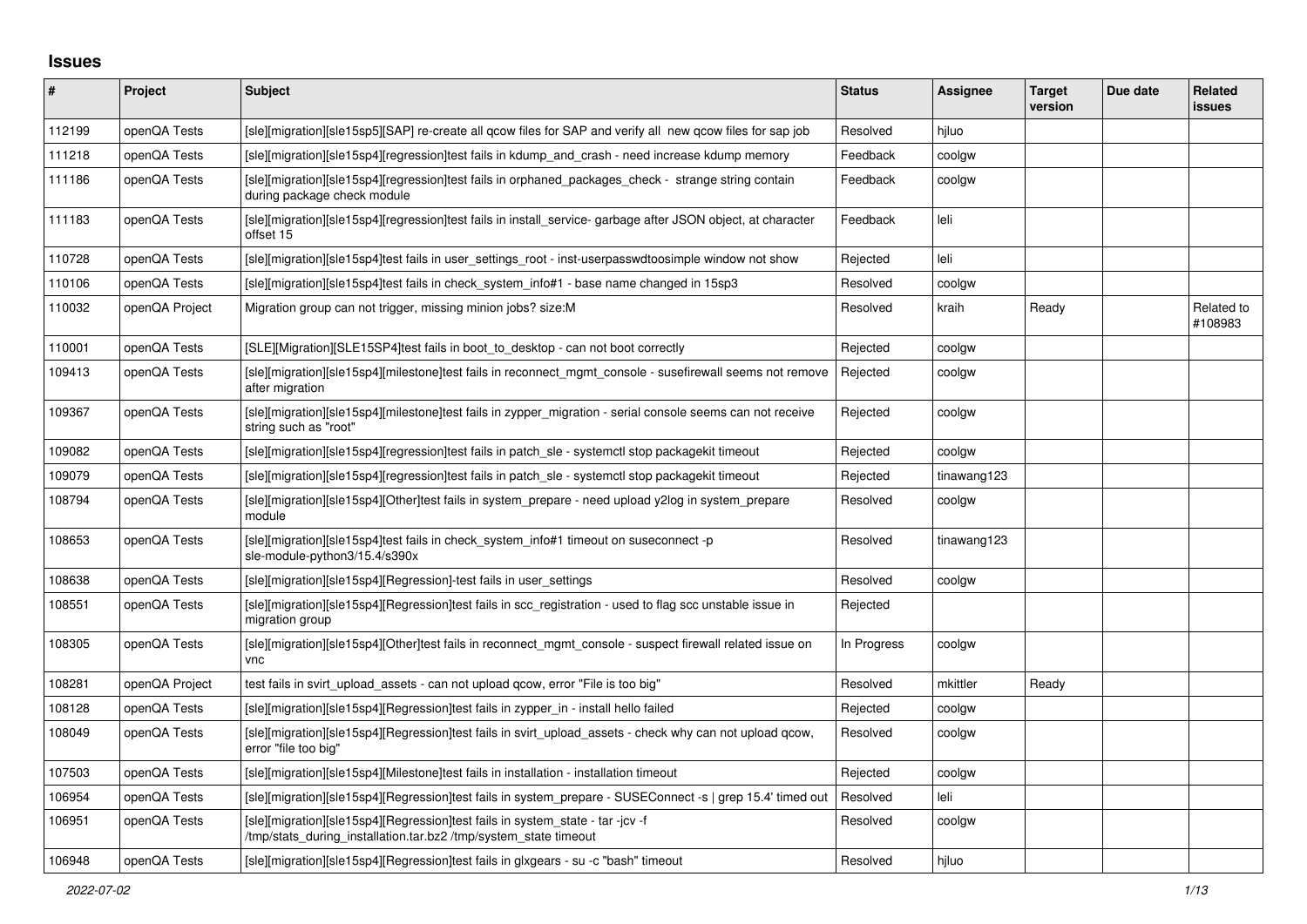| #      | <b>Project</b> | <b>Subject</b>                                                                                                                                                           | <b>Status</b> | <b>Assignee</b> | <b>Target</b><br>version | Due date | <b>Related</b><br><b>issues</b> |
|--------|----------------|--------------------------------------------------------------------------------------------------------------------------------------------------------------------------|---------------|-----------------|--------------------------|----------|---------------------------------|
| 106945 | openQA Tests   | [sle][migration][sle15sp4][Regression]test fails in await_install - used to tracking upload issue(try using<br>branch get y2log)                                         | Resolved      | coolgw          |                          |          |                                 |
| 106789 | openQA Tests   | [sle][migration][sle15sp4][Regression]y2log can not be uploaded caused by command 'find /* -name<br>*.rpmnew'   tee unapplied-configuration-files.txt' timed out         | Rejected      | leli            |                          |          |                                 |
| 106705 | openQA Tests   | [sle][migration][sle15sp4]test fails in patch sle - check why yast2-scc failed compare with last build                                                                   | Rejected      | coolgw          |                          |          |                                 |
| 106622 | openQA Tests   | [sle][migration][sle15sp4][regression]test fails in upgrade_select - check why ltss failed during migration                                                              | Resolved      | coolgw          |                          |          |                                 |
| 106092 | openQA Tests   | [sle][migration][sle15sp4][Regression]test fails in await install - need enlarge timeout of install                                                                      | Resolved      | coolgw          |                          |          |                                 |
| 106050 | openQA Tests   | [sle][migration][sle15sp4][Regression]test fails in prepare_test_data - dev/ttysclp0 permission deny                                                                     | Rejected      | coolgw          |                          |          |                                 |
| 106038 | openQA Tests   | [sle][migration][sle15sp4][Regression]test fails in check_upgraded_service - images have not been<br>removed                                                             | Rejected      | leli            |                          |          |                                 |
| 105561 | openQA Tests   | [sle][migration][sle15sp4]test fails in patch_sle - code should click accept option before click next button                                                             | Rejected      | coolgw          |                          |          |                                 |
| 105402 | openQA Tests   | [sle][migration][sle15sp4][Regression]test fails in check_upgraded_service - userdel failed after logout                                                                 | Resolved      | leli            |                          |          |                                 |
| 105313 | openQA Tests   | [sle][migration][sle15sp4][Regression]test fails in supportutils - timeout happen during support util test                                                               | Rejected      | coolgw          |                          |          |                                 |
| 105199 | openQA Tests   | [sle][migration][sle15sp4][Regression]test fails in orphaned_packages_check - need further investigate                                                                   | Resolved      | leli            |                          |          |                                 |
| 105178 | openQA Tests   | [sle][migration][sle15sp4][Regression] try remove software failed bsc#1192992                                                                                            | Resolved      | coolgw          |                          |          |                                 |
| 105103 | openQA Tests   | [sle][migration][sle15sp4][Regression]test fails in check_system_info - zypper lr timeout                                                                                | Resolved      | coolgw          |                          |          |                                 |
| 105091 | openQA Tests   | [sle][migration][sle15sp4][Regression] Add health check log into openqa                                                                                                  | Resolved      | coolgw          |                          |          |                                 |
| 105037 | openQA Tests   | [sle][migration][sle15sp4][Regression]test fails in sshd- qcow need more size                                                                                            | Resolved      | leli            |                          |          |                                 |
| 104998 | openQA Tests   | [sle][migration][sle15sp4][Regression]test fails in patch_sle - timeout on SUSEConnect --de-register<br>--debug command                                                  | Resolved      | coolgw          |                          |          |                                 |
| 104887 | openQA Tests   | [sle][migration][sle15sp4] build new qcow for SLES-15-SP2-aarch64-GM-SDK-gnome-allpatterns.qcow2                                                                         | Resolved      | leli            |                          |          |                                 |
| 104742 | openQA Tests   | [sle][migration][sle15sp4][Regression]test fails in java - './test_java.sh' timed out                                                                                    | Resolved      | coolgw          |                          |          |                                 |
| 104475 | openQA Tests   | [sle][migration][sle15sp4][regression] integrate btrfsmaintenance test case into regression group                                                                        | Resolved      | coolgw          |                          |          |                                 |
| 104472 | openQA Tests   | [sle][migration][sle15sp4][regression] integrate java test case into regression group                                                                                    | Resolved      | coolgw          |                          |          |                                 |
| 104439 | openQA Tests   | [sle][migration][sle15sp4]test fails in handle_reboot - need check some unfinished zypper process before<br>install package                                              | Resolved      | coolgw          |                          |          |                                 |
| 104436 | openQA Tests   | [sle][migration][sle15sp4]test fails in check_upgraded_service - user not logout before remove user                                                                      | Resolved      | leli            |                          |          |                                 |
| 104358 | openQA Tests   | [sle][migration][sle15sp4]test fails in check_upgraded_service - desktop can not show after input password                                                               | In Progress   | coolgw          |                          |          |                                 |
| 104329 | openQA Tests   | [sle][migration][sle15sp4][regression]test fails in yast2_lan- more time need wait for yast lan command                                                                  | Resolved      | coolgw          |                          |          |                                 |
| 104238 | openQA Tests   | [sle][migration][SLE15SP4]test fails in scc_deregistration - need disable packagekit before any zypper<br>operation                                                      | Resolved      | leli            |                          |          |                                 |
| 104166 | openQA Tests   | [sle][migration][sle15sp4][regression] test fails in firefox - no candidate needle with tag(s) 'firefox_trackinfo,<br>firefox_readerview_window, firefox-launch' matched | Rejected      | coolgw          |                          |          |                                 |
| 104065 | openQA Tests   | [sle][migration][SLE15SP4]test fails in upgrade_select - accept license needed                                                                                           | Rejected      | coolgw          |                          |          |                                 |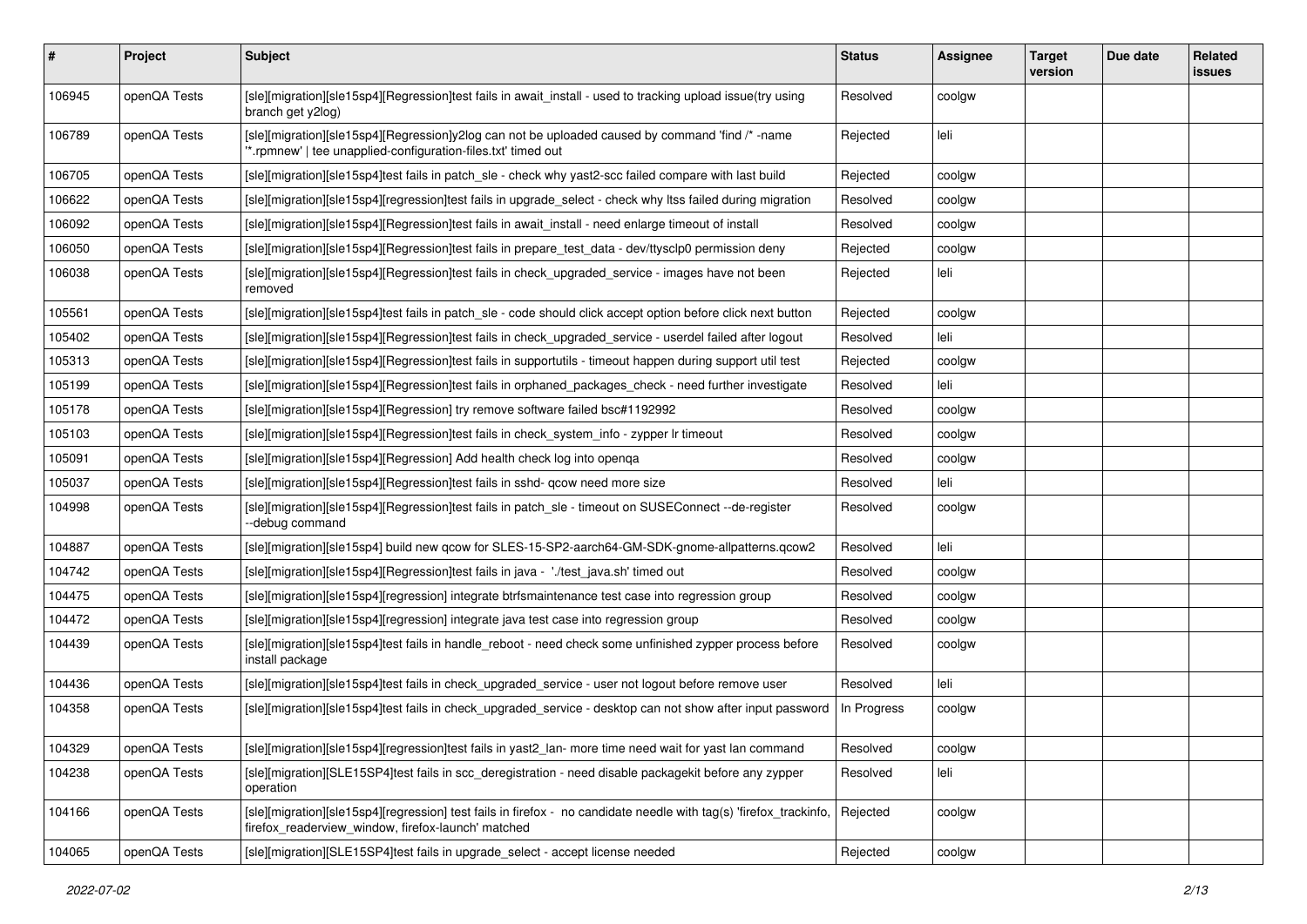| #      | Project        | <b>Subject</b>                                                                                                               | <b>Status</b> | <b>Assignee</b> | <b>Target</b><br>version | Due date   | Related<br>issues    |
|--------|----------------|------------------------------------------------------------------------------------------------------------------------------|---------------|-----------------|--------------------------|------------|----------------------|
| 103864 | openQA Project | Support arch as filter parameter in jobs/overview API route (was: The openqa-cli api command seems not<br>support $\ldots$ ) | Resolved      | okurz           | Ready                    |            |                      |
| 103821 | openQA Tests   | [sle][migration][sle15sp4]test fails in install_service- remove workaround for poo#88247                                     | Resolved      | leli            |                          |            |                      |
| 103650 | openQA Tests   | [sle][migration][sle15sp4]test fails in patch_sle wait scc register page time out                                            | Resolved      | coolgw          |                          |            |                      |
| 103632 | openQA Tests   | [sle][migration][sle15sp4] no any zypper related log upload for zdup case                                                    | Resolved      | coolgw          |                          |            |                      |
| 101950 | openQA Project | open.qa document need update base latest opensuse release for trace/debug firewalld size:S                                   | Resolved      | mkittler        | Ready                    | 2021-11-26 |                      |
| 101435 | openQA Tests   | [opensuse][migration][tw] fix openIdap_to_389ds issue on TW test failed case                                                 | Resolved      | tinawang123     |                          |            |                      |
| 94453  | openQA Tests   | [sle][migration][sle15sp4] do not need check susefirewall status after migration to 15spx from 11spx or<br>12spx             | Rejected      | hjluo           |                          |            |                      |
| 94390  | openQA Tests   | [sle][Migration][SLE15SP4] test fails in install_service- user module failed                                                 | Resolved      | leli            |                          |            |                      |
| 94285  | openQA Tests   | [sle][Migration][SLE15SP4] check nest virtual test for service check                                                         | Resolved      | coolgw          |                          |            | Related to<br>#16618 |
| 94123  | openQA Tests   | [sle][Migration][SLE15SP4] check needle issue which potential impact s390                                                    | Resolved      | coolgw          |                          |            |                      |
| 93991  | openQA Tests   | [sle][Migration][backlog] investigate service check another solution                                                         | New           | coolgw          |                          |            |                      |
| 93733  | openQA Tests   | [sle][Migration][SLE15SP3] remove workaround bsc#1154156                                                                     | Resolved      | coolgw          |                          |            |                      |
| 92653  | openQA Tests   | [SLE][Migration][SLE15SP3] - add pre system check during migration                                                           | Resolved      | tinawang123     |                          |            |                      |
| 92650  | openQA Tests   | [SLE][Migration][SLE15SP4] - add uefi for leap->sle automation                                                               | Resolved      | tinawang123     |                          |            |                      |
| 92620  | openQA Tests   | [SLE][Migration][SLE15SP4] Add license check in automation bsc#1185808                                                       | Resolved      | zoecao          |                          |            |                      |
| 91040  | openQA Tests   | [sle][migration][sle15sp4]tracking https://jira.suse.com/browse/PM-2413 leap to sle                                          | Rejected      | hjluo           |                          |            |                      |
| 90680  | openQA Tests   | [sle][migration][sle15sp3]: tracking TW running status for Idap to ds389 tools                                               | Resolved      | coolgw          |                          |            |                      |
| 90581  | openQA Tests   | [sle][migration][sle15sp3][regression] test fails in post_migration - no candidate needle with tag(s)<br>displaymanager      | Rejected      | hjluo           |                          |            | Related to<br>#93528 |
| 90572  | openQA Tests   | [sle][migration][backlog] tracking 1183405 L3: Delayed outgoing packets causing NFS timeouts                                 | Blocked       |                 |                          |            |                      |
| 90504  | openQA Tests   | [sle][migration][SLE15SP4] Idap-389 tools plugin test                                                                        | Resolved      | tinawang123     |                          |            |                      |
| 90503  | openQA Tests   | [sle][migration][sle15sp3]test fails in post_migration - need extend qcow for openqa                                         | Rejected      | coolgw          |                          |            |                      |
| 90464  | openQA Tests   | [sle][migration][sle15sp3] integrate tests/migration/openIdap_to_389ds.pm into regression test group                         | Resolved      | tinawang123     |                          |            |                      |
| 87770  | openQA Tests   | [SLE][Migration][sle15sp3]test fails in firewall_enabled                                                                     | Resolved      | hjluo           |                          |            |                      |
| 81718  | openQA Tests   | [SLE][Migration][SLE15SP3] nvidia computer module added into regression group for arm                                        | Resolved      | hjluo           |                          |            |                      |
| 81352  | openQA Tests   | [sle][migration][SLE15SP3] investigation on jira https://jira.suse.com/browse/SLE-11501                                      | Resolved      | coolgw          |                          |            |                      |
| 81292  | openQA Tests   | [sle][migration][SLE15SP3] multi machine check setup for Idap migration                                                      | Resolved      | tinawang123     |                          |            |                      |
| 81086  | openQA Tests   | [SLE][Migration][SLE15SP3]test fails in bootloader uefi                                                                      | Resolved      | coolgw          |                          |            |                      |
| 81056  | openQA Tests   | [SLE][Migration][sle15sp3][Milestone]test fails in register_system live moudle needle not match                              | Resolved      | coolgw          |                          |            |                      |
| 81050  | openQA Tests   | [SLE][Migration][sle15sp3][Milestone]test fails in grub test snapshot - wait grub timeout                                    | Resolved      | coolgw          |                          |            |                      |
| 81032  | openQA Tests   | [SLE][Migration][SLE15SP3][Regression]test fails in gnome_terminal - needle need update                                      | Resolved      | coolgw          |                          |            |                      |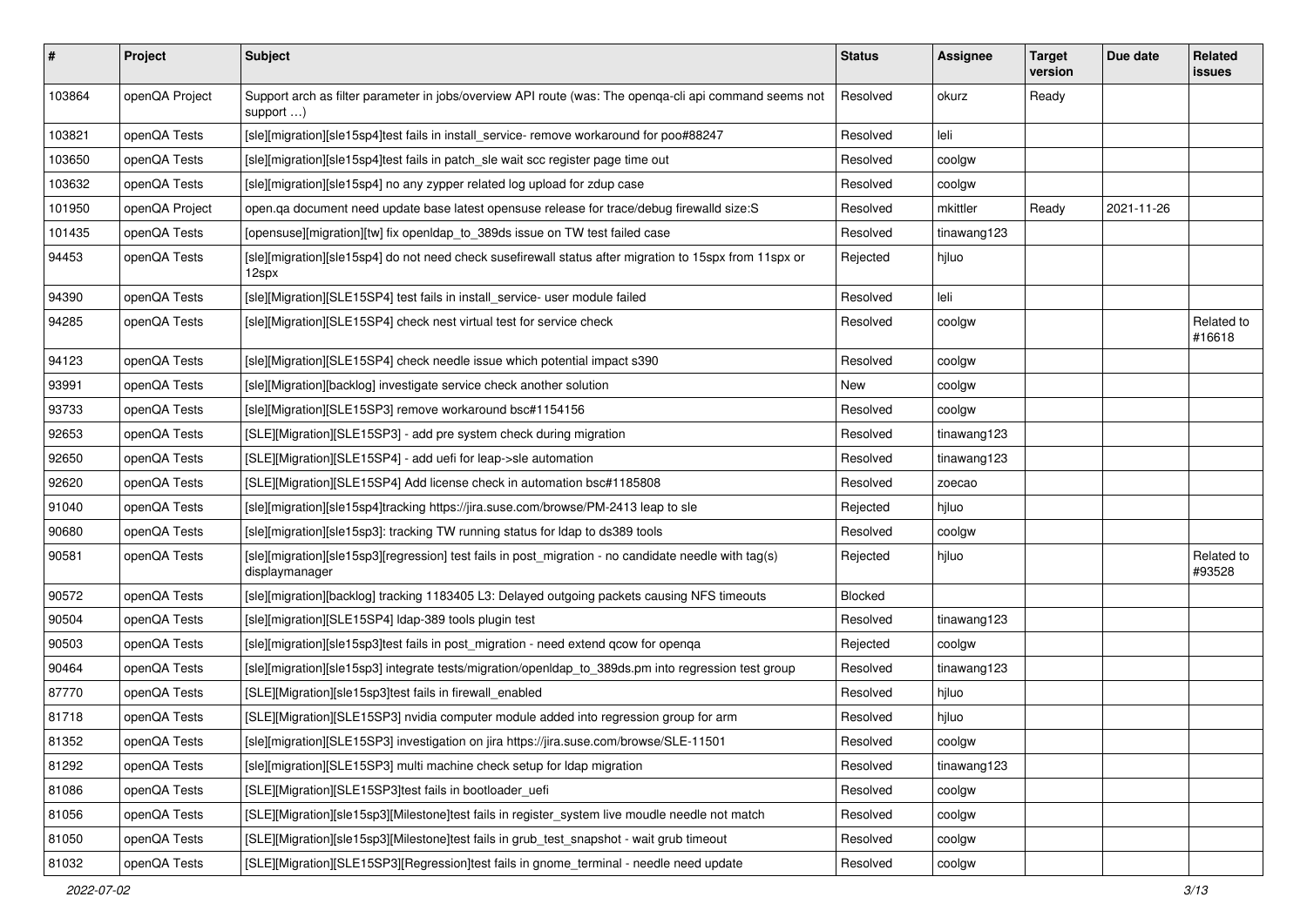| $\vert$ # | Project                  | <b>Subject</b>                                                                                                       | <b>Status</b> | Assignee    | <b>Target</b><br>version | Due date | Related<br><b>issues</b>  |
|-----------|--------------------------|----------------------------------------------------------------------------------------------------------------------|---------------|-------------|--------------------------|----------|---------------------------|
| 80654     | openQA Tests             | [sle][migration][SLE15SP3] continuous upgrade for aarch                                                              | Resolved      | hjluo       |                          |          |                           |
| 80652     | openQA Tests             | [sle][migration][SLE15SP3] continuous upgrade for 390                                                                | Resolved      | leli        |                          |          |                           |
| 80650     | openQA Tests             | [sle][migration][SLE15SP3] continuous upgrade for power                                                              | Resolved      | tinawang123 |                          |          |                           |
| 80648     | openQA Tests             | [sle][migration][SLE15SP3] continuous upgrade for x86                                                                | Resolved      | zoecao      |                          |          |                           |
| 80190     | openQA Tests             | [SLE][Migration][sle15sp3]test fails in patch_sle(wait_serial expected: "GNU GRUB" failed)                           | Closed        | coolgw      |                          |          |                           |
| 80184     | openQA Tests             | [SLE][Migration][sle15sp3][Regression]test fails in reboot_gnome(IO::Socket::INET: connect: Connection<br>timed out) | Resolved      | leli        |                          |          |                           |
| 76948     | openQA Tests             | [SLE][Migration][sle15sp3]: hpc new test cases for aarch                                                             | Resolved      | hjluo       |                          |          |                           |
| 76945     | openQA Tests             | [SLE][Migration][sle15sp3]: hpc new test cases for x86                                                               | Resolved      | zoecao      |                          |          |                           |
| 76942     | openQA Tests             | [SLE][Migration][sle15sp3]: HPC ESPOS migration investigation                                                        | Resolved      | zoecao      |                          |          |                           |
| 75058     | openQA Tests             | [sle][Migration][SLE15SP3] remove softfail record for bsc#1034541                                                    | Resolved      | leli        |                          |          |                           |
| 73444     | openQA Tests             | [sle][migration][SLE15SP3] Check 15sp2 hpc patterns for system role (Id mode)                                        | Resolved      | zoecao      |                          |          |                           |
| 73441     | openQA Tests             | [sle][migration][SLE15SP3] Check 15sp2 hpc patterns for system role (ms mode)                                        | Resolved      | hjluo       |                          |          |                           |
| 73438     | openQA Tests             | [sle][migration][SLE15SP3] Check 15sp2 hpc patterns for system role (text mode)                                      | Resolved      | leli        |                          |          |                           |
| 73186     | openQA Tests             | [sle][migration][SLE15SP3]test fails in grub_test_snapshot - needle not match                                        | Resolved      | leli        |                          |          |                           |
| 72067     | openQA Tests             | [sle][migration][SLE15SP3] investigation on remove hdd not boot up workround for aarch64 &<br>BOOT_HDD_IMAGE         | Rejected      | coolgw      |                          |          |                           |
| 71941     | openQA Tests             | [sle][migration][SLE15SP3] leap->sle group work                                                                      | Resolved      | hjluo       |                          |          |                           |
| 71938     | openQA Tests             | [sle][migration][SLE15SP3] investigation on diff online /offline rollback                                            | Resolved      | leli        |                          |          |                           |
| 71587     | openQA Tests             | [sle][migration][SLE15SP3] Automation for https://jira.suse.com/browse/SLE-8608                                      | Resolved      | tinawang123 |                          |          |                           |
| 71584     | openQA Tests             | [sle][migration][SLE15SP3] we need add extra solver case upload for zypper_migration.pm                              | Resolved      | leli        |                          |          |                           |
| 71581     | openQA Tests             | [sle][migration][SLE15SP3] test fails in patch_sle - solver test case not uploaded - post_fail_hook failed           | Rejected      | coolgw      |                          |          |                           |
| 71290     | openQA Tests             | [SLE][Migration][SLE15SP3][Leap] automation debugging/test leap15.2.1->sle15.2                                       | Resolved      | hjluo       |                          |          |                           |
| 71287     | openQA Tests             | [SLE][Migration][SLE15SP3][Leap] zdup automation on leap15.2->sle15.2                                                | Resolved      | tinawang123 |                          |          |                           |
| 71284     | openQA Tests             | [sle][migration][SLE15SP3]: investigate leap migration related topic                                                 | Resolved      | coolgw      |                          |          |                           |
| 71281     | openQA Tests             | [sle][migration][SLE15SP3]: setup new smt/rmt server                                                                 | Resolved      | coolgw      |                          |          |                           |
| 70540     | openQA Tests             | [sle][Migration][SLE15SP4] Using gitlab to control yaml file                                                         | Resolved      | coolgw      |                          |          | Related to<br>#98132      |
| 70477     | openQA Tests             | [sle][Migration][SLE15SP3] review milestone, hpc daily / milestone                                                   | Resolved      | zoecao      |                          |          |                           |
| 70474     | openQA<br>Infrastructure | Machine ppc64le-hmc-single-disk is down                                                                              | Rejected      | riafarov    |                          |          | Is duplicate<br>of #69754 |
| 70438     | openQA Tests             | [sle][migration][SLE15SP3] maintain RMT server issue                                                                 | Resolved      | zoecao      |                          |          |                           |
| 70342     | openQA Tests             | [sle][migration][SLE15SP3]: integrate change_password.pm into service check                                          | Resolved      | leli        |                          |          |                           |
| 70267     | openQA Tests             | [SLE][Migration][sle15sp3]:investigation on desktop related test                                                     | Resolved      | coolgw      |                          |          |                           |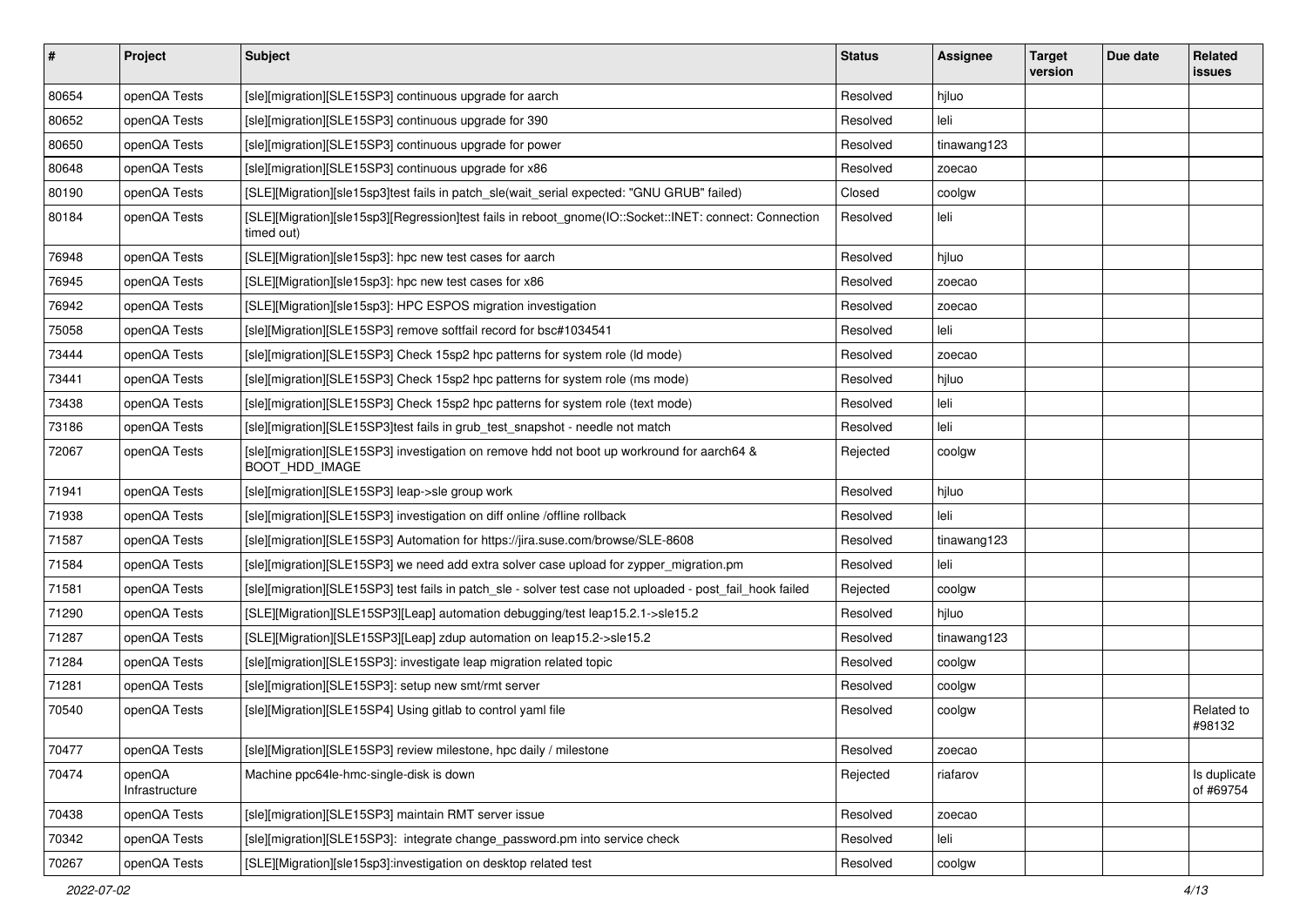| $\vert$ # | Project        | <b>Subject</b>                                                                                                       | <b>Status</b>  | <b>Assignee</b> | <b>Target</b><br>version | Due date | Related<br><b>issues</b> |
|-----------|----------------|----------------------------------------------------------------------------------------------------------------------|----------------|-----------------|--------------------------|----------|--------------------------|
| 70198     | openQA Tests   | [SLE][Migration][sle15sp3]:test fails in patch_sle- we license handle not correct                                    | Rejected       | coolgw          |                          |          |                          |
| 70195     | openQA Tests   | [sle][migration][SLE15SP3] review hpc and 15sp2->15sp3 x86 job group                                                 | Resolved       | coolgw          |                          |          |                          |
| 70171     | openQA Tests   | [SLE][Migration][backlog]: yast2_samba.pm integrate into service check                                               | <b>Blocked</b> | tinawang123     |                          |          |                          |
| 70168     | openQA Tests   | [SLE][Migration][backlog]: sssd.pm integrate into service check                                                      | Blocked        | coolgw          |                          |          | Related to<br>#34576     |
| 69961     | openQA Tests   | [sle][migration][SLE15SP3] service check on Idap and Idap conf file                                                  | Rejected       |                 |                          |          |                          |
| 69958     | openQA Tests   | [sle][migration][SLE15SP3] Service check for keyboard setting                                                        | Resolved       | tinawang123     |                          |          |                          |
| 69955     | openQA Tests   | [sle][migration][SLE15SP3] Add11sp4 KDE test case                                                                    | Resolved       | leli            |                          |          |                          |
| 69697     | openQA Tests   | [sle][migration][SLE15SP3] investigation on uefi x86 migration case                                                  | Resolved       | tinawang123     |                          |          |                          |
| 69598     | openQA Tests   | [sle][Migration][SLE15SP3]test fails in online_migration_setup - needle match on sles which need using<br>hpc needle | Resolved       | coolgw          |                          |          |                          |
| 69595     | openQA Tests   | [sle][migration][SLE15SP3]test fails in patch_sle - Test died: 'zypper -n in -t pattern def' failed with code        | Resolved       | coolgw          |                          |          |                          |
| 69298     | openQA Tests   | [SLE][Migration][sle15sp3]: investigate 12sp3 qcow                                                                   | Resolved       | leli            |                          |          |                          |
| 69193     | openQA Tests   | [sle][Migration][SLE15SP3] Automation HPC test case for x86                                                          | Resolved       | zoecao          |                          |          |                          |
| 69190     | openQA Tests   | [sle][Migration][SLE15SP3] Automation HPC test case for aarch64                                                      | Resolved       | hjluo           |                          |          |                          |
| 69187     | openQA Tests   | [SLE][Migration][SLE15SP3] Offline media upgrade case using Quarterly Update                                         | Rejected       | leli            |                          |          |                          |
| 68609     | openQA Tests   | [sle][migration][SLE15SP3] Migration from Leap15.2 to SLE15SP2 with zypper                                           | Resolved       | hjluo           |                          |          |                          |
| 68563     | openQA Tests   | [SLE][Migration][backlog]: check wheter Idap can be integrate into our service check/regression                      | <b>Blocked</b> |                 |                          |          |                          |
| 68275     | openQA Tests   | [SLE][Migration][SLE15SP3] automation for https://jira.suse.com/browse/ECO-1251?filter=51381                         | Resolved       | zoecao          |                          |          |                          |
| 68074     | openQA Tests   | [SLE][Migration][SLE15SP2] test fails in boot_to_desktop - system not enter tianocore-mainmenu page                  | Rejected       | coolgw          |                          |          |                          |
| 68071     | openQA Tests   | [SLE][Migration][SLE15SP2] test fails in system_prepare - grep sle_hpc instead of hpc                                | Resolved       | tinawang123     |                          |          |                          |
| 68020     | openQA Tests   | [SLE][Migration][SLE15SP2] setting SLE_PRODUCT=sle_hpc lead all arm hpc migration case failed                        | Rejected       | tinawang123     |                          |          |                          |
| 67570     | openQA Tests   | [SLE][Migration][SLE15SP2]test fails in snapper_rollback - not match the generic-desktop in time after<br>reboot     | Rejected       | leli            |                          |          |                          |
| 67564     | openQA Tests   | [SLE][Migration][SLE15SP2]test fails in await_install - need increase the timeout value                              | Resolved       | leli            |                          |          |                          |
| 67558     | openQA Project | testapi::wait_serial: can not get correct msg with pvm_hmc backend                                                   | Resolved       | coolgw          | future                   |          |                          |
| 67522     | openQA Tests   | [SLE][Migration][SLE15SP2]test fails in grub_test - needle not match?                                                | Resolved       | coolgw          |                          |          |                          |
| 67150     | openQA Tests   | [SLE][Migration][SLE15SP2] test fails in patch_sle - time not enough?                                                | Rejected       | coolgw          |                          |          |                          |
| 67102     | openQA Tests   | [SLE][Migration][SLE15SP2]test fails in bootloader - maybe need more time to wait boot?                              | Resolved       | leli            |                          |          |                          |
| 67096     | openQA Tests   | [SLE][Migration][SLE15SP2]test fails in bootloader - timeout for match screen                                        | Resolved       | leli            |                          |          |                          |
| 66961     | openQA Tests   | [SLE][Migration][SLE15SP2][Regression] test fails in zypper_lifecycle - timeout, need further investigation          | Resolved       | hjluo           |                          |          |                          |
| 66958     | openQA Tests   | [SLE][Migration][SLE15SP2][Regression] test fails in grub_test_snapshot - needle need update using for<br>tracking   | Resolved       | coolgw          |                          |          |                          |
| 66940     | openQA Tests   | [SLE][Migration][SLE15SP2][Regression][Itest fails in consoletest_setup- maybe needle need change                    | Resolved       | coolgw          |                          |          |                          |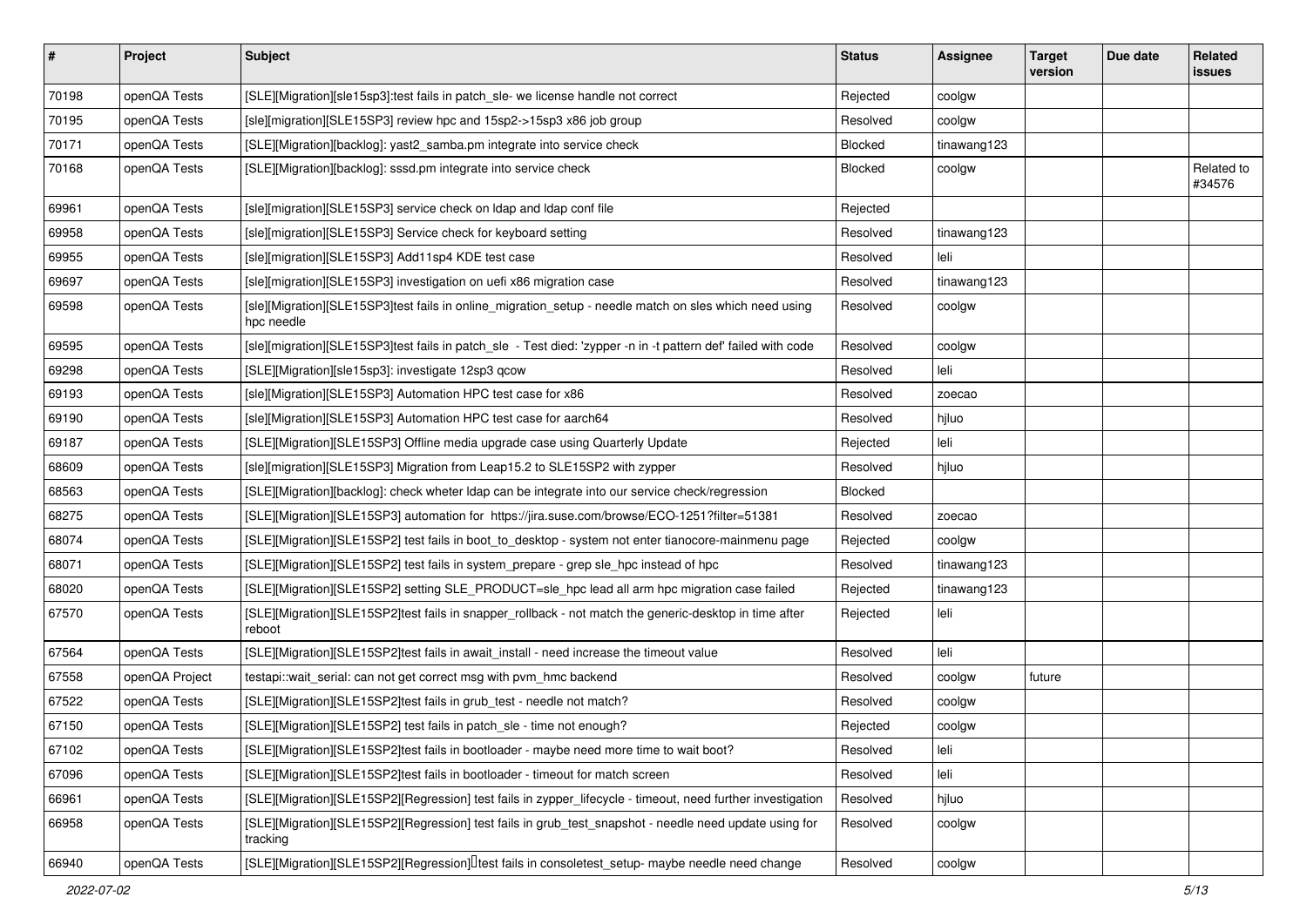| $\vert$ # | <b>Project</b> | <b>Subject</b>                                                                                                                                          | <b>Status</b> | Assignee    | Target<br>version | Due date | Related<br>issues    |
|-----------|----------------|---------------------------------------------------------------------------------------------------------------------------------------------------------|---------------|-------------|-------------------|----------|----------------------|
| 66832     | openQA Tests   | [SLE][Migration][SLE15SP2] new case for scc check for hpc migration group                                                                               | Resolved      | coolgw      |                   |          |                      |
| 66829     | openQA Tests   | [SLE][Migration][SLE15SP2]test fails in yast2_migration - summary not show?                                                                             | Resolved      | coolgw      |                   |          |                      |
| 66823     | openQA Tests   | [SLE][Migration][SLE15SP2]test fails in patch_sle - smt/rmt maintain                                                                                    | Resolved      | zoecao      |                   |          |                      |
| 66760     | openQA Tests   | [SLE][Migration][SLE15SP2]test fails in patch sle - should trigger failed when encounter conflict                                                       | Resolved      | coolgw      |                   |          |                      |
| 66265     | openQA Tests   | [SLE][Migration][SLE15SP2]test fails in zypper_migration - confilict happen but no error popup in openqa                                                | Resolved      | leli        |                   |          |                      |
| 66244     | openQA Tests   | [SLE][Migration][SLE15SP2][Milestone]test fails in installation - stall detect                                                                          | Rejected      | tinawang123 |                   |          |                      |
| 65855     | openQA Tests   | [SLE][Migration][SLE15SP2][regression]test fails in prepare test data - cpio command timeout? / rm test<br>command timeout?                             | Rejected      | tinawang123 |                   |          |                      |
| 65744     | openQA Tests   | [SLE][Migration][SLE15SP2][Regression]test fails in install service - kdump & yastnfs need more time?                                                   | Rejected      | hiluo       |                   |          |                      |
| 65741     | openQA Tests   | [SLE][Migration][SLE15SP2][Regression]test fails in ghostscript - needle need update (maybe one more<br>needle) for tracking                            | Rejected      | leli        |                   |          |                      |
| 65651     | openQA Tests   | [SLE][Migration][SLE15SP2]test fails in zypper_migration - space is not enough, i suspect the partition for<br>install is full - disk space already 30G | Resolved      | leli        |                   |          |                      |
| 65546     | openQA Tests   | [SLE][Migration][SLE15SP2][Regression] test fails in first boot - stall detect during first boot two cases<br>happen this issue                         | Resolved      | leli        |                   |          |                      |
| 65543     | openQA Tests   | [SLE][Migration][SLE15SP2][Regression]test fails in check_upgraded_service - lot of service is disabled<br>after migration                              | Rejected      | coolgw      |                   |          |                      |
| 65540     | openQA Tests   | [SLE][Migration][SLE15SP2][Regression]test fails in install service - need more time for wait yast2nfs                                                  | Rejected      | tinawang123 |                   |          |                      |
| 65510     | openQA Tests   | [SLE][Migration][SLE15SP2]test fails in upgrade_select - no migration found need further check                                                          | Rejected      | coolgw      |                   |          |                      |
| 65507     | openQA Tests   | [SLE][Migration][SLE15SP2]test fails in zypper_migration - no migration target found, need further check                                                | Rejected      | coolgw      |                   |          |                      |
| 65498     | openQA Tests   | [SLE][Migration][SLE15SP2]test fails in register without Itss - setting need change                                                                     | Resolved      | leli        |                   |          |                      |
| 65495     | openQA Tests   | [SLE][Migration][SLE15SP2]test fails in yast2_migration - maybe correct needle needed                                                                   | Resolved      | leli        |                   |          |                      |
| 65483     | openQA Tests   | [SLE][Migration][SLE15SP2]test fails in await_install - need increase disk size for qcow2 file                                                          | Resolved      | leli        |                   |          |                      |
| 65465     | openQA Tests   | [SLE][Migration][SLE15SP2]test fails in first boot - performance issue?                                                                                 | Rejected      |             |                   |          |                      |
| 65061     | openQA Tests   | [SLE][Migration][SLE15SP2] publish qcow for Bug 1166042 - just for tracking this task since this issue not<br>100% reproduce, maybe need more run       | Resolved      | coolgw      |                   |          |                      |
| 64896     | openQA Tests   | [SLE][Migration][SLE15SP2][Regression]test fails in consoletest_finish                                                                                  | Resolved      | coolgw      |                   |          | Related to<br>#64812 |
| 64887     | openQA Tests   | [SLE][Migration][SLE15SP2]test fails in xterm-needle change just using this for tracking(maybe still need<br>further needle update)                     | Resolved      | coolgw      |                   |          |                      |
| 64502     | openQA Tests   | [SLE][Migration][SLE15SP2][Regression]test fails in check_upgraded_service- apparmor lead all service<br>check failed?                                  | Rejected      | hjluo       |                   |          |                      |
| 64310     | openQA Tests   | [SLE][Migration][backlog] test fails in system_prepare - suseconnect -p failed                                                                          | Resolved      | leli        |                   |          |                      |
| 64057     | openQA Tests   | [SLE][Migration][SLE15SP2][regression]test fails in yast2 migration - need more time for loading package<br>manager                                     | Resolved      | coolgw      |                   |          |                      |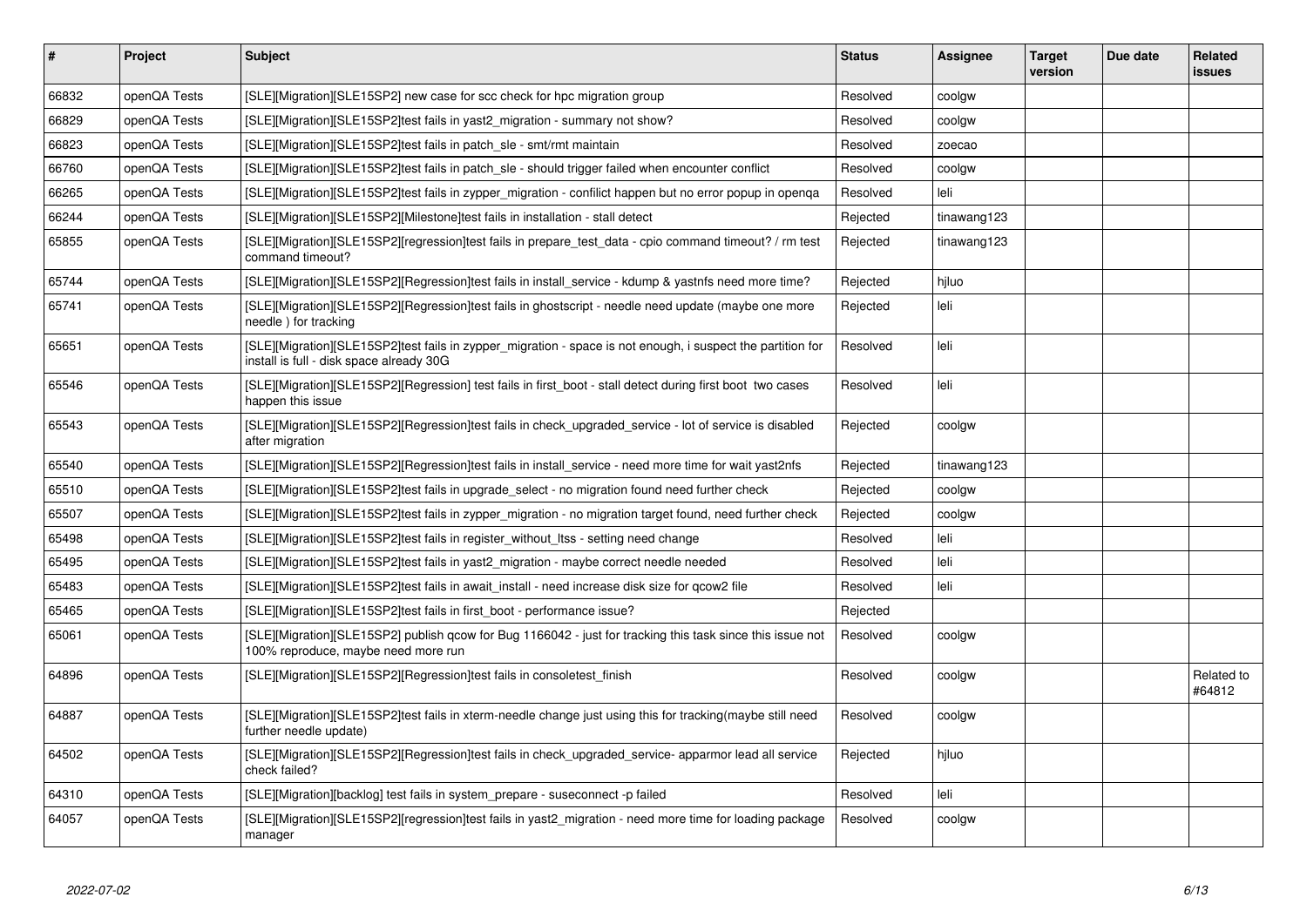| $\vert$ # | Project        | <b>Subject</b>                                                                                                                                      | <b>Status</b> | <b>Assignee</b> | <b>Target</b><br>version | Due date | <b>Related</b><br>issues |
|-----------|----------------|-----------------------------------------------------------------------------------------------------------------------------------------------------|---------------|-----------------|--------------------------|----------|--------------------------|
| 64054     | openQA Tests   | [SLE][Migration][SLE15SP2][regression]:test fails in yast2_migration - needle update(used for tracking<br>rerun result)                             | Resolved      | coolgw          |                          |          |                          |
| 64036     | openQA Tests   | [SLE][Migration][SLE15SP2][regression]test fails in eog /wireshark/ooffice/oomath etc. - this should caused<br>by UI change                         | Resolved      | tinawang123     |                          |          |                          |
| 64033     | openQA Tests   | [SLE][Migration][SLE15SP2][Regression]test fails in check upgraded service - cups                                                                   | Resolved      | coolgw          |                          |          |                          |
| 64015     | openQA Tests   | [SLE][Migration][SLE15SP2]test fails in grub test snapshot - hpc and migration test case new fail                                                   | Resolved      | hiluo           |                          |          |                          |
| 63961     | openQA Tests   | [SLE][Migration][SLE15SP2][Regression] test fails in check upgraded service - apparmor error                                                        | Resolved      | hjluo           |                          |          |                          |
| 63940     | openQA Tests   | [SLE][Migration][SLE15SP2]test fails in disk activation - remove workround                                                                          | Resolved      | coolgw          |                          |          |                          |
| 63907     | openQA Tests   | [SLE][Migration][SLE15SP2][regression]test fails in snapper rollback - snapper rollback command timeout                                             | Rejected      | hjluo           |                          |          |                          |
| 63901     | openQA Tests   | [SLE][Migration][SLE15SP2][regression]test fails in patch sle - zypper patch timeout                                                                | Resolved      | coolgw          |                          |          |                          |
| 63898     | openQA Tests   | [SLE][Migration][SLE15SP2][regression]test fails in supportutils - suspect timeout not enough                                                       | Resolved      | coolgw          |                          |          |                          |
| 63811     | openQA Tests   | [sle][Migration][SLE15SP2]test fails in upgrade select - alt-a can not take effect?                                                                 | Resolved      | coolgw          |                          |          |                          |
| 63784     | openQA Tests   | [SLE][Migration][SLE15SP2]: auto trigger for hpc migration test case                                                                                | Resolved      | coolgw          |                          |          |                          |
| 63763     | openQA Tests   | [SLE][Migration][SLE15SP2]test fails in bootloader_zkvm#1 - Backend process died lead job incomplete                                                | Rejected      | leli            |                          |          |                          |
| 63757     | openQA Tests   | [SLE][Migration][SLE15SP2]:test fails in addon_products_sle - base module automaticly be selected after<br>desktop module select lead case failed   | Resolved      | coolgw          |                          |          |                          |
| 63187     | openQA Tests   | [SLE][Migration][SLE15SP2] Ltest fails in upgrade_select - prepare phase need de-register for zvm 390<br>case                                       | Resolved      | tinawang123     |                          |          |                          |
| 63160     | openQA Tests   | [SLE][Migration][SLE15SP2]test fails in addon_products_sle - insert addon productor dvd msg pop<br>up(maybe need adapt script or setting?)          | Resolved      | coolgw          |                          |          |                          |
| 62987     | openQA Tests   | [SLE][Migration][SLE15SP2]:test fails in upgrade_select - need further check why expect license here                                                | Resolved      | coolgw          |                          |          |                          |
| 62981     | openQA Tests   | [SLE][Migration][SLE15SP2]: test fails in upgrade_select - need add keep register setting (this ticket just<br>used for keep track this)            | Resolved      | coolgw          |                          |          |                          |
| 62969     | openQA Tests   | [SLE][Migration][SLE15SP2]:test fails in installation - system not reboot automaticly                                                               | Resolved      | coolgw          |                          |          |                          |
| 62966     | openQA Tests   | [SLE][Migration][SLE15SP2]: test fails in installation - read autoyast configuration file error - invalid value<br>'grub" for attribute loader_type | Resolved      | coolgw          |                          |          |                          |
| 62276     | openQA Tests   | [SLE][Migration][SLE15SP2]test fails in yast2_migration - no candidate needle with tag(s) 'displaymanager'<br>matched                               | Resolved      | coolgw          |                          |          |                          |
| 62261     | openQA Tests   | [sle][Migration][SLE15SP2]:test fails in scc registration - need special handle for zvm 11sp4                                                       | Resolved      | leli            |                          |          |                          |
| 62258     | openQA Tests   | [sle][Migration][SLE15SP2]test fails in scc registration - handle licence agree page for 11sp4                                                      | Resolved      | leli            |                          |          |                          |
| 61019     | openQA Project | new needle can not download during development mode                                                                                                 | Resolved      | okurz           | Done                     |          |                          |
| 60851     | openQA Tests   | [sle][Migration][SLE15SP2]:investigate on s390 11sp4 automation                                                                                     | Resolved      | coolgw          |                          |          |                          |
| 60371     | openQA Project | Fix variable precedence and predence overriding in job templates YAML documents                                                                     | Resolved      | tinita          | Current<br>Sprint        |          | <b>Blocks</b><br>#62219  |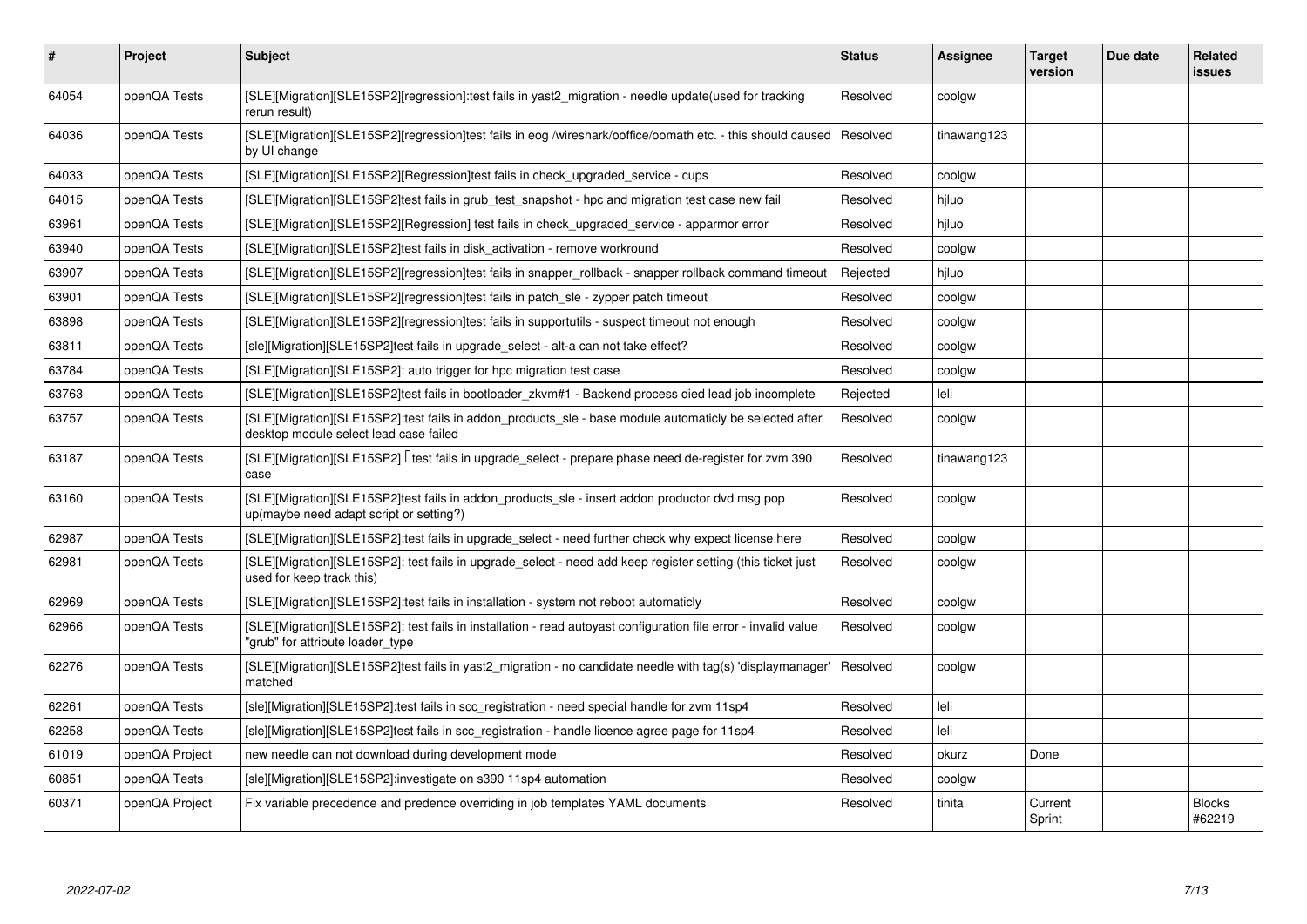| #     | Project        | <b>Subject</b>                                                                                                                          | <b>Status</b> | <b>Assignee</b> | <b>Target</b><br>version | Due date | <b>Related</b><br><b>issues</b>                    |
|-------|----------------|-----------------------------------------------------------------------------------------------------------------------------------------|---------------|-----------------|--------------------------|----------|----------------------------------------------------|
| 60254 | openQA Project | check module src code through openqa webui link not consistent with the real running code when using<br>openqa-clone-custom-git-refspec | Rejected      | okurz           |                          |          | Related to<br>#59184, Is<br>duplicate of<br>#54965 |
| 60221 | openQA Tests   | [sle][Migration][SLE15SP2] Auto trigger script change (remove ISO from auto trigger scripte)                                            | Resolved      | coolgw          |                          |          |                                                    |
| 60065 | openQA Tests   | [SLE][Migration][backlog]: need workround for test openga autoyast on s390                                                              | Rejected      |                 |                          |          |                                                    |
| 59385 | openQA Tests   | [SLE][Migration][SLE12SP5] add white/black list for service check                                                                       | Resolved      | coolgw          |                          |          |                                                    |
| 59379 | openQA Tests   | 12-sp5 gcow has been deleted in openga                                                                                                  | Rejected      | coolgw          |                          |          |                                                    |
| 59217 | openQA Tests   | [sle][migration][SLE12 SP5]test fails in patch_sle                                                                                      | Rejected      |                 |                          |          |                                                    |
| 59127 | openQA Tests   | [SLE][Migration][SLE12SP5]:improve error handle in service check                                                                        | Resolved      | coolgw          |                          |          |                                                    |
| 58730 | openQA Project | log can not upload to the case if test execution incomplete                                                                             | Rejected      |                 |                          |          |                                                    |
| 58625 | openQA Project | add new medium faild if you first search item                                                                                           | Resolved      | mkittler        | Done                     |          |                                                    |
| 58490 | openQA Project | 400 bad request error msg popup after load templates --update                                                                           | Resolved      | Xiaojing_liu    | Current<br>Sprint        |          |                                                    |
| 57506 | openQA Tests   | [SLE][Migration][SLE12SP5]test fails in installation - 390 AY media test case                                                           | Rejected      | tinawang123     |                          |          |                                                    |
| 57326 | openQA Tests   | [SLE][Migration][SLE12SP5][Improvement]: using setting instead of fix value in AY file                                                  | Resolved      | tinawang123     |                          |          |                                                    |
| 57242 | openQA Tests   | [SLE][Migration][SLE12SP5]:improvement for<br>https://github.com/os-autoinst/os-autoinst-distri-opensuse/pull/8479                      | Rejected      | tinawang123     |                          |          |                                                    |
| 57134 | openQA Tests   | [SLE][Migration][SLE12SP5]:add hpc module                                                                                               | Resolved      | zoecao          |                          |          |                                                    |
| 56828 | openQA Tests   | [SLE][Migration][backlog]:test fails in yast2_migration - not found y2log                                                               | Rejected      | coolgw          |                          |          |                                                    |
| 56417 | openQA Project | child task should stop if parent task failed                                                                                            | Rejected      |                 |                          |          |                                                    |
| 56399 | openQA Tests   | [SLE][Migration][SLE12SP5][Improve]: check SUSEConnect -s before / after migration                                                      | Resolved      | tinawang123     |                          |          |                                                    |
| 56396 | openQA Tests   | [SLE][Migration][SLE12SP5][Improve]: check /etc/issue after migration                                                                   | Resolved      | AZhou           |                          |          |                                                    |
| 56252 | openQA Tests   | [SLE][Migration][SLE12SP5]:test fails in boot_to_desktop                                                                                | Resolved      | coolgw          |                          |          |                                                    |
| 55973 | openQA Tests   | [SLE][Migration][SLE12SP5]: fix regression issue caused by appamor PR                                                                   | Resolved      | hjluo           |                          |          |                                                    |
| 55862 | openQA Tests   | [SLE][Migration][SLE12SP5]:test fails in bootloader_s390                                                                                | Resolved      | coolgw          |                          |          |                                                    |
| 55859 | openQA Tests   | [SLE][Migration][SLE12SP5]test fails in patch_sle - uncheck beta filter failed?                                                         | Resolved      | tinawang123     |                          |          |                                                    |
| 55469 | openQA Tests   | [SLE][Migration][SLE12SP5]: make improvement on servic_check.pm                                                                         | Resolved      | AZhou           |                          |          |                                                    |
| 55274 | openQA Tests   | [SLE][Migration][SLE12SP5]: fix service check module(double func run)                                                                   | Resolved      | hjluo           |                          |          |                                                    |
| 55142 | openQA Tests   | [migration][P M][saga] Extending Migration testing into functional domains and teams                                                    | Resolved      |                 | Milestone<br>$35+$       |          |                                                    |
| 55097 | openQA Tests   | [SLE][Migration][SLE12SP5]: Check 12sp5 Jira issue and implement automation version check(phase2)                                       | Resolved      | tinawang123     |                          |          | Related to<br>#54257                               |
| 55022 | openQA Tests   | [SLE][Migration][SLE12SP5][SRV CHECK]:kdump                                                                                             | Resolved      | hjluo           |                          |          |                                                    |
| 55019 | openQA Tests   | [SLE][Migration][SLE12SP5][SRV CHECK]:dhcp                                                                                              | Resolved      | AZhou           |                          |          |                                                    |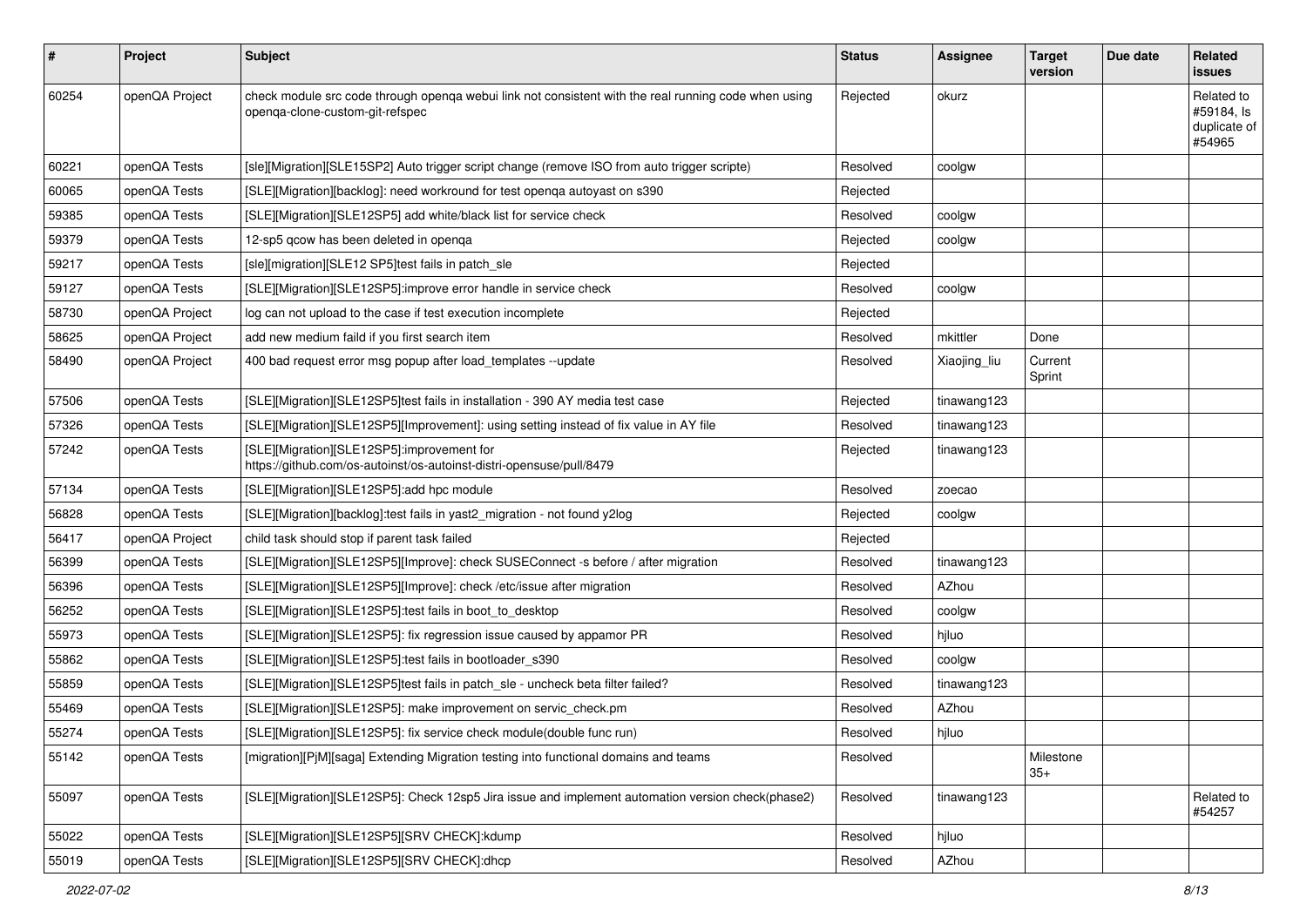| $\sharp$ | Project      | <b>Subject</b>                                                                                           | <b>Status</b> | <b>Assignee</b> | <b>Target</b><br>version | Due date | Related<br><b>issues</b> |
|----------|--------------|----------------------------------------------------------------------------------------------------------|---------------|-----------------|--------------------------|----------|--------------------------|
| 55016    | openQA Tests | [SLE][Migration][SLE12SP5][SRV CHECK]:apparm                                                             | Resolved      | hjluo           |                          |          |                          |
| 55013    | openQA Tests | [SLE][Migration][SLE12SP5][SRV CHECK]:cpus                                                               | Resolved      | leli            |                          |          |                          |
| 55010    | openQA Tests | [SLE][Migration][SLE12SP5][SRV CHECK]:autofs                                                             | Resolved      | hjluo           |                          |          |                          |
| 55007    | openQA Tests | [SLE][Migration][SLE12SP5][SRV CHECK]:rpcbind                                                            | Resolved      | AZhou           |                          |          |                          |
| 55004    | openQA Tests | [SLE][Migration][SLE12SP5][SRV CHECK]:nfs                                                                | Resolved      | coolgw          |                          |          |                          |
| 55001    | openQA Tests | [SLE][Migration][SLE12SP5][SRV CHECK]:postfix                                                            | Resolved      | AZhou           |                          |          |                          |
| 54998    | openQA Tests | [SLE][Migration][SLE12SP5][SRV CHECK]:ntp                                                                | Resolved      | AZhou           |                          |          |                          |
| 54995    | openQA Tests | [SLE][Migration][SLE12SP5][EPIC]:Integrate service check before/after migration                          | Resolved      |                 |                          |          |                          |
| 54992    | openQA Tests | [SLE][Migration][SLE12SP5][continuous migration] power                                                   | Resolved      | tinawang123     |                          |          |                          |
| 54989    | openQA Tests | [SLE][Migration][SLE12SP5][continuous migration] aarch64                                                 | Resolved      | hjluo           |                          |          |                          |
| 54986    | openQA Tests | [SLE][Migration][SLE12SP5][continuous migration] 390                                                     | Resolved      | zoecao          |                          |          |                          |
| 54983    | openQA Tests | [SLE][Migration][SLE12SP5][continuous migration] x86                                                     | Resolved      | leli            |                          |          |                          |
| 54668    | openQA Tests | [SLE][Migration][SLE12SP5]: only check existance of workround in resolve conflict module                 | Resolved      | hjluo           |                          |          |                          |
| 54662    | openQA Tests | [SLE][Migration][SLE12SP5]:need add 12sp2 service check                                                  | Resolved      | coolgw          |                          |          |                          |
| 54545    | openQA Tests | [SLE][Migration][backlog]:support config regression check                                                | Resolved      | coolgw          |                          |          |                          |
| 54461    | openQA Tests | [SLE][Migration][SLE12SP5]:test fails in scc_registration - maybe need more time to handle this case?    | Resolved      | hjluo           |                          |          |                          |
| 54440    | openQA Tests | [sle][migration][sle12sp5]test fails in scc_registration                                                 | Resolved      | tinawang123     |                          |          |                          |
| 54380    | openQA Tests | [sle][migration][SLE15SP3] investigation service check on migration path from sle11sp4 -> is_sle(>11sp4) | Resolved      | hjluo           |                          |          |                          |
| 54332    | openQA Tests | [SLE][Migration][backlog]:check solution for 11spx->12sp5 scc upgrade test cases                         | Resolved      | coolgw          |                          |          |                          |
| 54257    | openQA Tests | [SLE][Migration][SLE12SP5]: Check 12sp5 Jira issue and implement automation version check                | Resolved      | tinawang123     |                          |          | Related to<br>#55097     |
| 54254    | openQA Tests | [SLE][Migration][SLE12SP5]:Check repo content before and after                                           | Resolved      | tinawang123     |                          |          |                          |
| 54245    | openQA Tests | [SLE][Migration][backlog]:smt/rmt migration                                                              | Resolved      |                 |                          |          |                          |
| 54218    | openQA Tests | [sle][migration][backlog]:test fails in grub_test - can't catch grub2 in time                            | Rejected      | hjluo           |                          |          | Related to<br>#55169     |
| 54212    | openQA Tests | [sle][migration][sle12sp5]:check service list status                                                     | Resolved      | hjluo           |                          |          |                          |
| 53987    | openQA Tests | [SLE][Migration][backlog][enhance]: using openqa var to set support_ver                                  | Resolved      |                 |                          |          |                          |
| 53981    | openQA Tests | [SLE][Migration][SLE12SP5]:test fails in install_service, should not check for 11sp4                     | Resolved      | coolgw          |                          |          |                          |
| 53876    | openQA Tests | [SLE][Migration][SLE12SP5]:test fails in zdup                                                            | Resolved      | hjluo           |                          |          |                          |
| 53726    | openQA Tests | [SLE][Migration][SLE12SP5] RMT automation integration work                                               | Resolved      | leli            |                          |          |                          |
| 53345    | openQA Tests | [SLE][Migration][SLE12SP5]: following 390 stable issue                                                   | Resolved      | coolgw          |                          |          |                          |
| 53279    | openQA Tests | [SLE][Migration][SLE12SP5]: Add more flavor for regression group                                         | Resolved      | coolgw          |                          |          |                          |
| 53051    | openQA Tests | [SLE][Migration][SLE12SP5]: add service check on 12sp5 and review result                                 | Resolved      | coolgw          |                          |          |                          |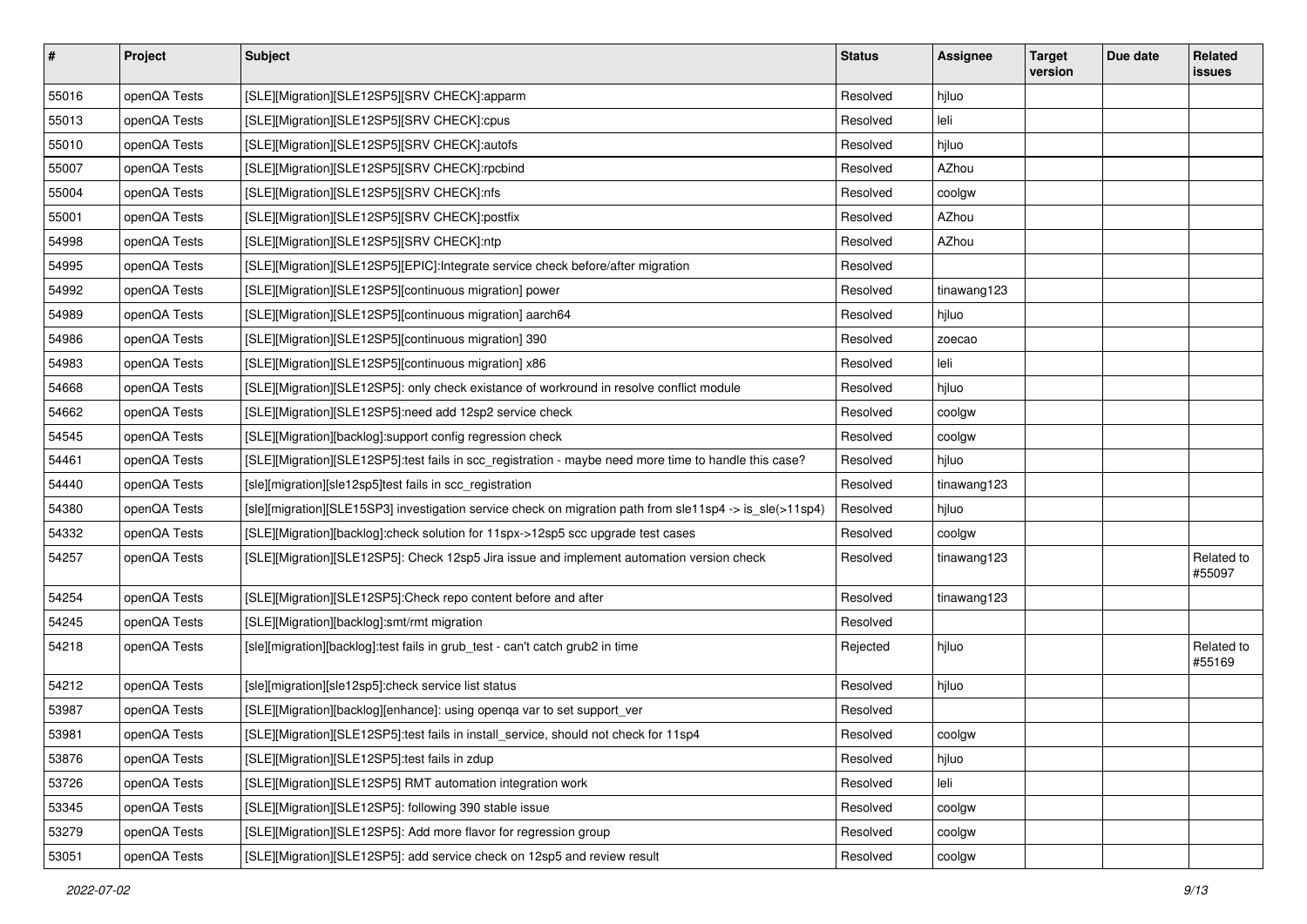| $\vert$ # | Project      | <b>Subject</b>                                                                                                                       | <b>Status</b> | <b>Assignee</b> | <b>Target</b><br>version | Due date | Related<br><b>issues</b> |
|-----------|--------------|--------------------------------------------------------------------------------------------------------------------------------------|---------------|-----------------|--------------------------|----------|--------------------------|
| 52820     | openQA Tests | [SLE][Migration][SLE12SP5]: milestone case 12sp4 desktop+fullupdate+regression scenario.                                             | Resolved      | AZhou           |                          |          |                          |
| 52811     | openQA Tests | [SLE][Migration][SLE12SP5]: Test cases for z/VM                                                                                      | Resolved      | leli            |                          |          |                          |
| 52802     | openQA Tests | [SLE][Migration][SLE12SP5]: Review dev migration test group and move to sles12                                                       | Resolved      | hjluo           |                          |          |                          |
| 52799     | openQA Tests | [SLE][Migration][SLE12SP5]: Review dev regression test group and move to sles12                                                      | Resolved      | tinawang123     |                          |          |                          |
| 52406     | openQA Tests | [SLE][Migration][SLE12SP5]: Check solution for support SLE12 SP5 -> SLE15 SP1 migration scenario                                     | Resolved      | coolgw          |                          |          |                          |
| 52382     | openQA Tests | [SLE][Migration][SLE12SP5]: Regression test group Offline Migration test case SLE12 SP2 -LTSS - SLE12   Resolved<br>SP5 ALL platform |               | tinawang123     |                          |          |                          |
| 52379     | openQA Tests | [SLE][Migration][SLE12SP5]: Regression test group Offline Migration test case SLE12 SP4 - SLE12 SP5<br>ALL platform                  | Resolved      | hjluo           |                          |          |                          |
| 52376     | openQA Tests | [SLE][Migration][SLE12SP5]: Regression test group Offline Migration test case SLE12 SP3 LTSS - SLE12<br>SP5 ALL platform             | Resolved      | zoecao          |                          |          |                          |
| 52373     | openQA Tests | [SLE][Migration][SLE12SP5]: Regression test group Offline Migration test case SLE11 SP4-LTSS - SLE12<br>SP5 ALL platform             | Resolved      | leli            |                          |          |                          |
| 52370     | openQA Tests | [SLE][Migration][SLE12SP5]: Regression test group Offline Migration test case SLE12 SP5 - SLE15 SP1<br>ALL platform                  | Resolved      | leli            |                          |          |                          |
| 52202     | openQA Tests | [SLE][Migration][backlog]: Offline media Migration test case from SLE11 SP4 -LTSS ->SLE12SP5 390                                     | Resolved      |                 |                          |          |                          |
| 52196     | openQA Tests | [migration] Offline media Migration test case from SLE11 SP4 -LTSS ->SLE12SP5 390                                                    | Closed        |                 |                          |          |                          |
| 52193     | openQA Tests | [sle][migration][backlog] Offline media Migration test case from SLE11 SP4 -LTSS ->SLE12SP5 power                                    | Rejected      |                 |                          |          |                          |
| 52187     | openQA Tests | SLE][Migration][SLE12SP5] Offline Migration test case SLE11 SP4 -LTSS -> SLE12SP5 -> SLE15SP1                                        | Resolved      | leli            |                          |          |                          |
| 52010     | openQA Tests | [SLE][Migration][SLE12SP5]: Offline Migration test case SLE12 SP2-LTSS - SLE12 SP5                                                   | Resolved      | tinawang123     |                          |          |                          |
| 51899     | openQA Tests | [SLE][Migration][SLE12SP5]: Offline Migration test case SLE12 SP5 - SLE15 SP1                                                        | Resolved      | leli            |                          |          |                          |
| 51896     | openQA Tests | [SLE][Migration][SLE12SP5]: Offline Migration test case SLE12 SP4 - SLE12 SP5                                                        | Resolved      | hjluo           |                          |          |                          |
| 51893     | openQA Tests | [SLE][Migration][SLE12SP5]: Offline Migration test case SLE12 SP3 - SLE12 SP5                                                        | Resolved      | coolgw          |                          |          |                          |
| 51890     | openQA Tests | [SLE][Migration][SLE12SP5]: Offline Migration test case SLE11 SP4 -LTSS - SLE12 SP5                                                  | Resolved      | tinawang123     |                          |          |                          |
| 51887     | openQA Tests | [SLE][Migration][SLE12SP5]: Offline Migration test case build up                                                                     | Resolved      |                 |                          |          |                          |
| 50330     | openQA Tests | [sle][migration][SLE15SP1][post]: Add more service into sanity check                                                                 | Resolved      | coolgw          |                          |          |                          |
| 49847     | openQA Tests | [sle][migration][sle15sp1]test fails in prepare system for update tests - pkcon not exist                                            | Resolved      | tinawang123     |                          |          |                          |
| 49844     | openQA Tests | [sle][migration][sle15sp1] test fails in force_scheduled_tasks - can not find /usr/share/btrfsmaintenance/                           | Rejected      | leli            |                          |          |                          |
| 49664     | openQA Tests | [sle][migration][SLE15SP1]test fails in patch sle - WE should have license                                                           | Resolved      | leli            |                          |          |                          |
| 49661     | openQA Tests | [sle][migration][SLE15SP1][POST] test fails in scc_registration - registration needle not captured                                   | Rejected      | leli            |                          |          |                          |
| 49613     | openQA Tests | [sle][migration][sle15sp1]test fails in keymap_or_locale - needle cleared_console need to be updated                                 | Resolved      | leli            |                          |          |                          |
| 49610     | openQA Tests | [sle][migration][sle15sp1] test fails in installation_overview - suspect script change lead this issue                               | Rejected      | leli            |                          |          |                          |
| 49607     | openQA Tests | [sle][migration][sle15sp1] test fails in install_service - vsftpd can not installed,need check why not found?<br>no base/repo?       | Resolved      | leli            |                          |          |                          |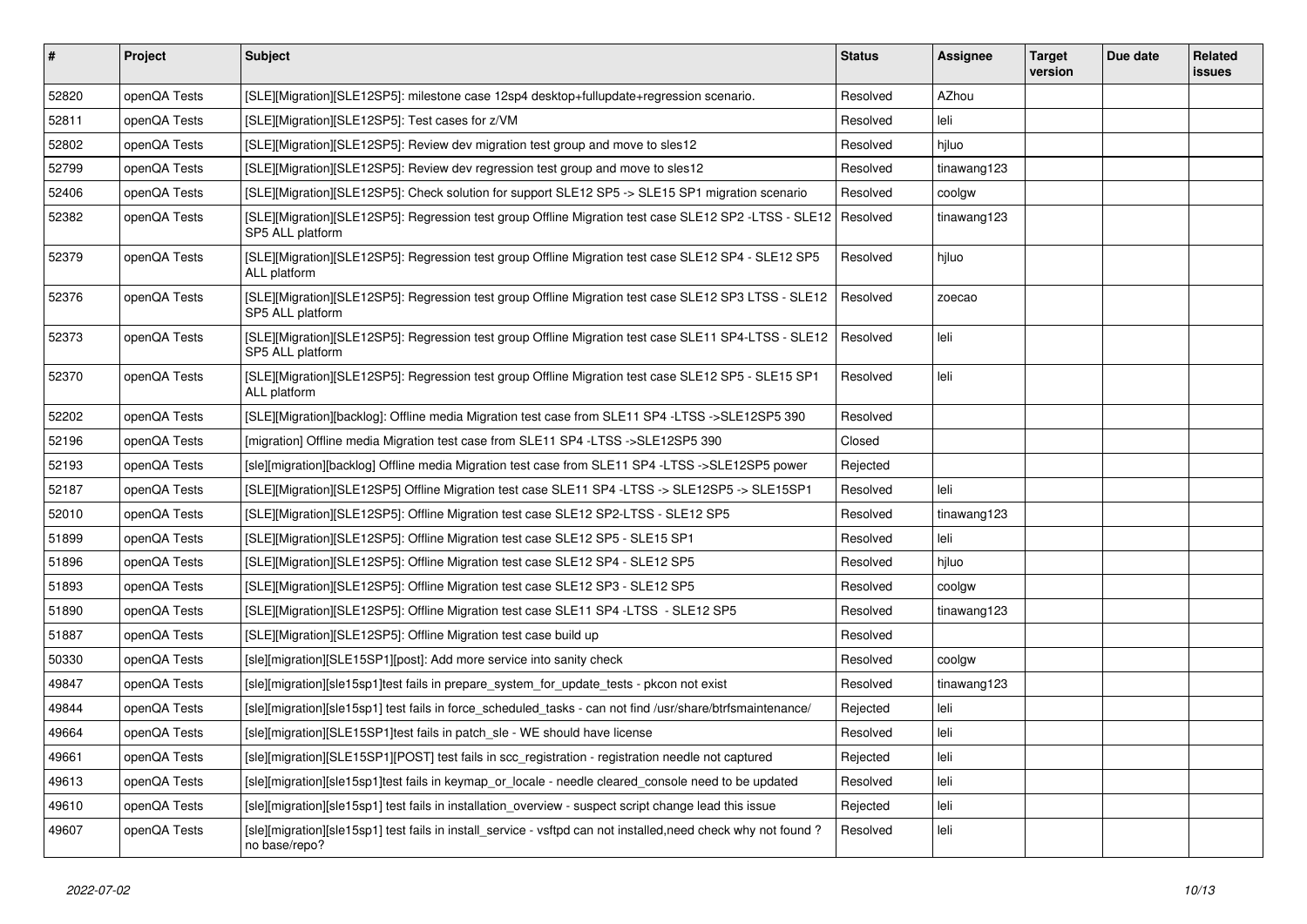| #     | Project        | <b>Subject</b>                                                                                                                                                 | <b>Status</b> | <b>Assignee</b> | <b>Target</b><br>version | Due date | Related<br><b>issues</b>  |
|-------|----------------|----------------------------------------------------------------------------------------------------------------------------------------------------------------|---------------|-----------------|--------------------------|----------|---------------------------|
| 49604 | openQA Tests   | [sle][migration][SLE15SP1]test fails in disable_grub_timeout- needle not match, but also need check why<br>progress bar not ready, need more timeout?          | Rejected      |                 |                          |          |                           |
| 49559 | openQA Tests   | [sle][migration][SLE15SP1]test fails in installation - openqa script seems not handle confilict?                                                               | Resolved      | hjluo           |                          |          |                           |
| 49553 | openQA Tests   | [sle][migration][SLE15SP1] test fails in installation_overview - setting not exist WORKAROUND_DEPS, but<br>setting is added automaticly need further check why | Resolved      | coolgw          |                          |          |                           |
| 49472 | openQA Tests   | [sle][migration][SLE15SP1]:add service sanity check before and after upgrade                                                                                   | Resolved      | coolgw          |                          |          |                           |
| 49352 | openQA Tests   | [sle][migration][sle15sp1]test fails in await_install- seems network issue, we need keep an eye on this,<br>maybe this is an issue                             | Rejected      |                 |                          |          |                           |
| 49343 | openQA Tests   | [sle][migration][sle15sp1]test fails in force_scheduled_tasks- connection timeout on systemctl list-uints                                                      | Rejected      | leli            |                          |          |                           |
| 49340 | openQA Tests   | [sle][migration][sle15sp1]test fails in grub_test_snapshot- can not match boot-menu-snapshot on aarch64                                                        | Resolved      | tinawang123     |                          |          |                           |
| 49337 | openQA Tests   | [sle][migration][SLE15SP1]test fails in grub test-seem grub pic not captured by test script                                                                    | Rejected      | leli            |                          |          |                           |
| 49124 | openQA Tests   | [sle][migration][SLE15SP1]:test fails in boot_to_desktop - needle not match                                                                                    | Resolved      | coolgw          |                          |          |                           |
| 48623 | openQA Tests   | [sle][migration][SLE15SP1]:test fails in patch sle - needle change                                                                                             | Resolved      | coolgw          |                          |          |                           |
| 48620 | openQA Tests   | [sle][migration][SLE15SP1] test fails in installation_overview - needle not match                                                                              | Resolved      | coolgw          |                          |          |                           |
| 48452 | openQA Project | needledir not found after run openqa-clone-custom-git-refspec script on a job with dynamic needle<br>switching/reloading                                       | Resolved      | mkittler        | Current<br>Sprint        |          | Related to<br>#44327      |
| 48365 | openQA Tests   | [sle][migration][SLE15SP1]test fails in upgrade_select - update needle?                                                                                        | Resolved      | coolgw          |                          |          |                           |
| 48287 | openQA Tests   | [sle][migration][SLE15SP1]test fails in welcome - seems alt-a not send in code                                                                                 | Resolved      | leli            |                          |          |                           |
| 48284 | openQA Tests   | [sle][migration][SLE15SP1]test fails in reboot_after_installation - Backend process died                                                                       | Rejected      |                 |                          |          | Is duplicate<br>of #48260 |
| 48272 | openQA Tests   | [sle][migration][SLE15SP1]test fails in patch sle - need more time to wait refresh repo                                                                        | Rejected      | coolgw          |                          |          |                           |
| 48269 | openQA Tests   | [sle][migration][SLE15SP1]test fails in patch_sle- timeout in minimal_patch_system function also need<br>update                                                | Resolved      | coolgw          |                          |          |                           |
| 48266 | openQA Tests   | [sle][migration][SLE15SP1]test fails in installation_overview- seems alt-o double sent?                                                                        | Resolved      | tinawang123     |                          |          | <b>Blocks</b><br>#48629   |
| 48263 | openQA Tests   | [sle][migration][SLE15SP1]test fails in installation - needle can not match- suspect caused by conflict of<br>phub                                             | Resolved      | hiluo           |                          |          |                           |
| 48041 | openQA Tests   | [sle][migration][SLE15SP1]- test fails in boot_to_desktop - no grub show                                                                                       | Resolved      | leli            |                          |          |                           |
| 48032 | openQA Tests   | [sle][migration][sle15sp1] test fails in installation_overview - seems page not change after send key alt+n                                                    | Rejected      | hjluo           |                          |          |                           |
| 48026 | openQA Tests   | [sle][migration][sle15sp1]test fails in grub test snapshot - needle need update                                                                                | Resolved      | tinawang123     |                          |          |                           |
| 46649 | openQA Tests   | [sle][migration][sle15sp1]:test fails in patch sle - need libzypp                                                                                              | Rejected      | coolgw          |                          |          |                           |
| 46577 | openQA Tests   | [sle][migration][sle15sp1]test fails in grub test snapshot - grub not show after reboot                                                                        | Resolved      | leli            |                          |          |                           |
| 46574 | openQA Tests   | [sle][migration][sle15sp1]test fails in sshd -Login incorrect                                                                                                  | Rejected      | hjluo           |                          |          |                           |
| 46568 | openQA Tests   | [sle][migration][sle15sp1]test fails in reboot_gnome - sled need authentication step                                                                           | Rejected      |                 |                          |          |                           |
| 46439 | openQA Tests   | [sle][migration][SLE15SP1]test fails in snapper_rollback- can not boot into readonly snapshot                                                                  | Rejected      | leli            |                          |          |                           |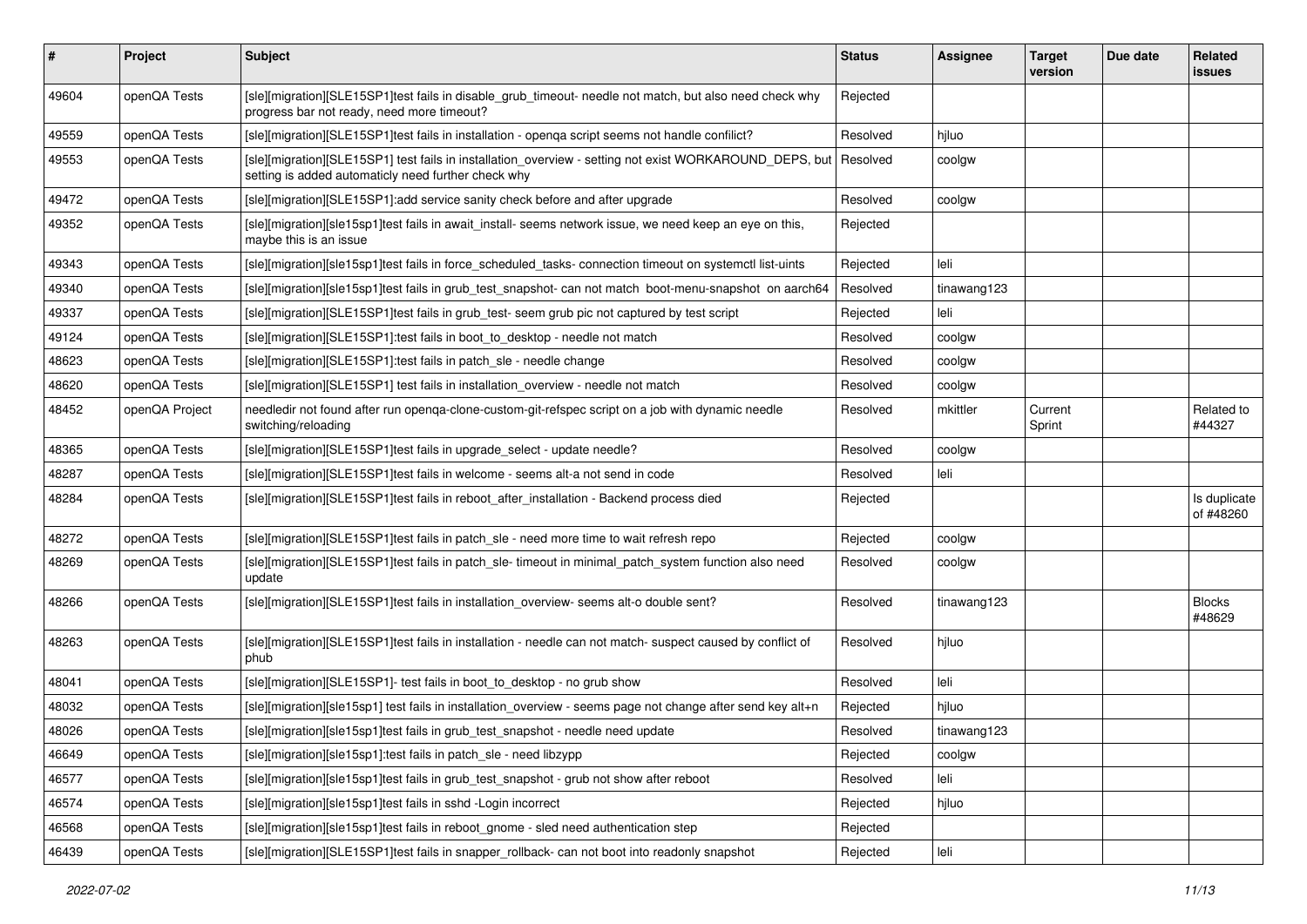| #     | Project      | <b>Subject</b>                                                                                                                                   | <b>Status</b> | <b>Assignee</b> | <b>Target</b><br>version | Due date | <b>Related</b><br><b>issues</b> |
|-------|--------------|--------------------------------------------------------------------------------------------------------------------------------------------------|---------------|-----------------|--------------------------|----------|---------------------------------|
| 46433 | openQA Tests | [sle][migration][sle15sp1]test fails in keymap_or_locale - xterm not start                                                                       | Rejected      | leli            |                          |          | Related to<br>#46532            |
| 46070 | openQA Tests | [sle][migration][SLE15SP1]test fails in ooffice - open office timeout?                                                                           | Resolved      | hjluo           |                          |          |                                 |
| 45575 | openQA Tests | [sle][migration][SLE15SP1][post]:test fails in console - can not login                                                                           | Closed        | coolgw          |                          |          | Related to<br>#44588            |
| 45524 | openQA Tests | [sle][migration][SLE15SP1][post]test fails in gnome_terminal-update needle                                                                       | Resolved      | coolgw          |                          |          |                                 |
| 45347 | openQA Tests | [sle][migration][SLE15SP1][post] test fails in installation - wrong loader_type in autoyast profile                                              | Resolved      | leli            |                          |          |                                 |
| 45332 | openQA Tests | [sle][migration][SLE15SP1][post] test fails in installation - suspect the repo not clear before autoyast<br>upgrade                              | Resolved      | coolgw          |                          |          |                                 |
| 45236 | openQA Tests | [sle][migration][backlog]test fails in yast2 migration - can not login generic-desktop page                                                      | Rejected      | coolgw          |                          |          |                                 |
| 45233 | openQA Tests | [sle][migration][SLE15SP1]test fails in patch_sle - "tty2-selected " not show after mouse action, further<br>investigation needed                | Rejected      | hjluo           |                          |          |                                 |
| 45227 | openQA Tests | [sle][migration][SLE15SP1]test fails in yast2_lan - layout change on " yast2_lan-hostname-tab" compare<br>with 125.1                             | Resolved      | coolgw          |                          |          |                                 |
| 45224 | openQA Tests | [sle][migration][SLE15SP1]:test fails in upgrade_select - latest build show select-migration-target needle<br>changed compare with 125.1         | Resolved      | coolgw          |                          |          |                                 |
| 45125 | openQA Tests | [sle][migration][SLE15SP1]test fails in reboot to_upgrade - syswrite failed Broken pipe - need check<br>ppc64le env?                             | Resolved      | hjluo           |                          |          |                                 |
| 45122 | openQA Tests | [sle][migration][SLE15SP1]test fails in boot_to_desktop - s390x-kvm-sle12 env stability check task                                               | Rejected      |                 |                          |          |                                 |
| 45119 | openQA Tests | [sle][migration][SLE15SP1]test fails in upgrade_snapshots - snapper list need more time to finish                                                | Resolved      | leli            |                          |          |                                 |
| 45113 | openQA Tests | [sle][migration][SLE15SP1]test fails in yast2 snapper - no candidate needle with tag(s) 'desktop-runner'                                         | Resolved      | coolgw          |                          |          |                                 |
| 45110 | openQA Tests | [sle][migration][SLE15SP1]test fails in scc_registration - no candidate needle? need further investigation                                       | Resolved      | leli            |                          |          |                                 |
| 45107 | openQA Tests | [sle][migration][SLE15SP1]test fails in yast2_snapper - yast2_snapper-new_snapshot not match                                                     | Resolved      | tinawang123     |                          |          |                                 |
| 45098 | openQA Tests | [sle][migration][SLE15SP1]test fails in wireshark - unexpect "bad checksum" msg window popup                                                     | Resolved      | hjluo           |                          |          |                                 |
| 45095 | openQA Tests | [sle][migration][SLE15SP1]test fails in clone - afteryast2 --"autoyast2 need install" msg pop up after "yast2<br>--ncurses clone_system" command | Resolved      | leli            |                          |          |                                 |
| 44972 | openQA Tests | [sle][migration][sle15sp1]test fails in yast2_migration - no migration product found                                                             | Closed        | coolgw          |                          |          |                                 |
| 44927 | openQA Tests | [sle][migration][sle15sp1]test fails in zypper_in - 'zypper -n in screen x3270' failed with code 104                                             | Resolved      | ZejinXu         |                          |          |                                 |
| 44921 | openQA Tests | [sle][migration][sle15sp1] test fails in patch sle - suspect wrong needle matched                                                                | Resolved      | leli            |                          |          |                                 |
| 44918 | openQA Tests | [sle][migration][sle15sp1] test fails in patch_sle - Test died: 'zypper -n in -t pattern ' failed with code 3                                    | Resolved      | hjluo           |                          |          |                                 |
| 44915 | openQA Tests | [sle][migration][sle15sp1] test fails in vino_screensharing_available - no vino, need update code and<br>needle                                  | Resolved      | leli            |                          |          |                                 |
| 44678 | openQA Tests | [sle][migration][SLE15SP1]test fails in puppet - yes or no msg pop up during zypper se puppet lead script<br>timeout                             | Resolved      | coolgw          |                          |          |                                 |
| 44675 | openQA Tests | [sle][migration][sle12sp4]test fails in patch_sle - new needle need add.                                                                         | Resolved      | coolgw          |                          |          |                                 |
| 44672 | openQA Tests | [sle][migration][SLE15SP1]test fails in bootloader_zkvm#1 - ftp server file not exist                                                            | Resolved      |                 |                          |          |                                 |